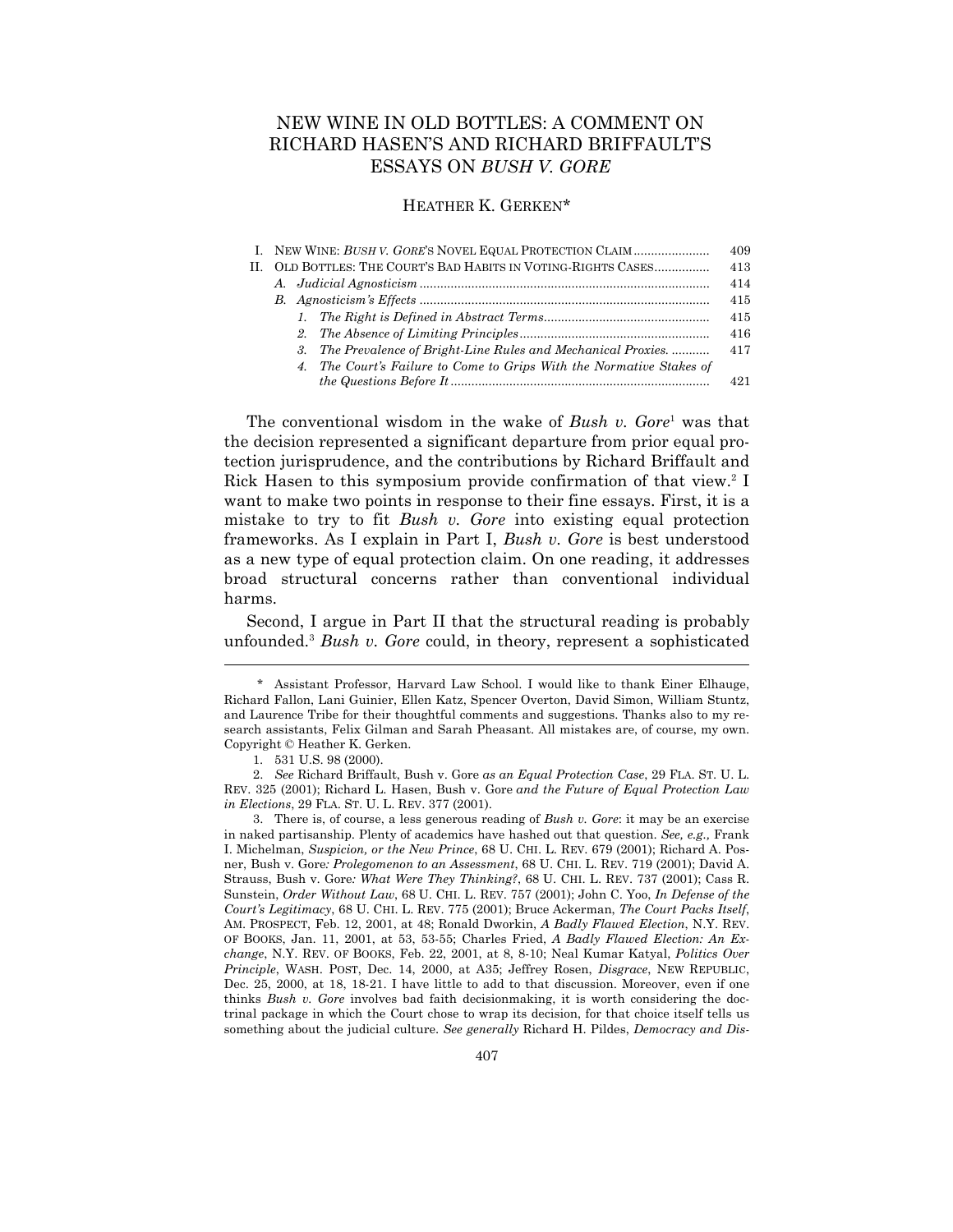effort to conceptualize democratic principles in structural terms. But it is far more likely that the Court, in announcing a new type of equal protection claim, is simply reverting to one of its bad habits in voting-rights cases: decisionmaking unmoored from an explicit normative theory. One of the great oddities in the Supreme Court's votingrights jurisprudence dating back to the Warren Court is that the Justices often disavow the notion that they are importing a particular theory of democracy into the decision.<sup>4</sup> Their claim to agnosticism is, of course, implausible. And the Court's self-conscious preference for avoiding any discussion of its normative premises has led to the type of decisionmaking we see in the *Bush v. Gore* per curiam: an opinion that articulates the injury in an abstract, formal manner; announces a legal rule with no easily discernible limits; defines equality in mechanical, quantitative terms; and fails to address the hard normative issues embedded in the questions it resolves.<sup>5</sup> The Court has, in effect, poured new wine (the novel claim recognized in *Bush v. Gore*) into the old bottle of past jurisprudential habits.<sup>6</sup>

*order*, 68 U. CHI. L. REV. 695, 696 (2001) (placing *Bush* within the context of "[the] judicial culture, . . . the empirical assumptions, historical interpretations, and normative ideals of democracy that seem to inform and influence the current constitutional law of democracy").

 $\overline{a}$ 

 5. Cass Sunstein has written extensively on the value of "incompletely theorized agreements," and the benefits derived from the Court's failure to explain and develop the broad theories underlying decisions rendered on a case-by-case basis. *See, e.g.*, CASS R. SUNSTEIN, ONE CASE AT A TIME: JUDICIAL MINIMALISM ON THE SUPREME COURT (1999); Cass R. Sunstein, *The Supreme Court, 1995 Term—Foreword: Leaving Things Undecided*, 110 HARV. L. REV. 4 (1996). I share Richard Fallon's view that "incompletely theorized agreements" represent "a second-best approach." RICHARD H. FALLON, JR., IMPLEMENTING THE CONSTITUTION 106-07 (2001). Moreover, as I explain in greater detail elsewhere, even setting aside the benefits of transparency discussed by Fallon, *supra*, I believe that this strategy engenders more costs than benefits in the context of voting rights because of the difficult nature of the issues presented to the Court. In the voting context, the Court's failure to articulate its normative premises leads it to mistake structural claims about the aggregation of votes for conventional individual rights, a mistake that leads to circular descriptions of the constitutional injury, doctrinal incoherence, and an inappropriate reliance on mechanical rules. *See* Heather K. Gerken, *Lost in the Translation:* Baker v. Carr *and the Supreme Court's Inability to Translate the Equality Norm in Voting Cases*, 80 N.C. L. REV. (forthcoming 2002) (manuscript at 15-25, on file with author).

 6. In this sense, I join Pam Karlan and Rick Pildes in thinking of *Bush v. Gore* as a continuation of the Court's prior jurisprudence, albeit for different reasons. *See* Pamela S. Karlan, *Nothing Personal: The Evolution of The Newest Equal Protection from* Shaw v. Reno *to* Bush v. Gore, 79 N.C. L. REV. 1345 (2001) [hereinafter Karlan, *Nothing Personal*] (arguing that *Bush v. Gore* resembles the *Shaw* line of cases in that it demonstrates the Supreme Court's confidence in its own abilities, its distrust of other institutions for resolving voting controversies, its solicitousness toward those who do not require judicial protection, and its willingness to suspend traditional standing requirements); Pamela S. Karlan, *The Newest Equal Protection: Regressive Doctrine on a Changeable Court, in* THE VOTE: *BUSH V. GORE* AND THE SUPREME COURT 77 (Richard Epstein & Cass Sustein eds., 2001) [hereinafter Karlan, *The Newest Equal Protection*] (same); Pildes, *supra* note 3, at 696-97

 <sup>4.</sup> *See, e.g.*, Holder v. Hall, 512 U.S. 874, 893 (1994); Lucas v. Forty-Fourth Gen. Assembly of Colo., 377 U.S. 713 (1964); Baker v. Carr, 369 U.S. 186, 300 (1962) (Frankfurter, J., dissenting).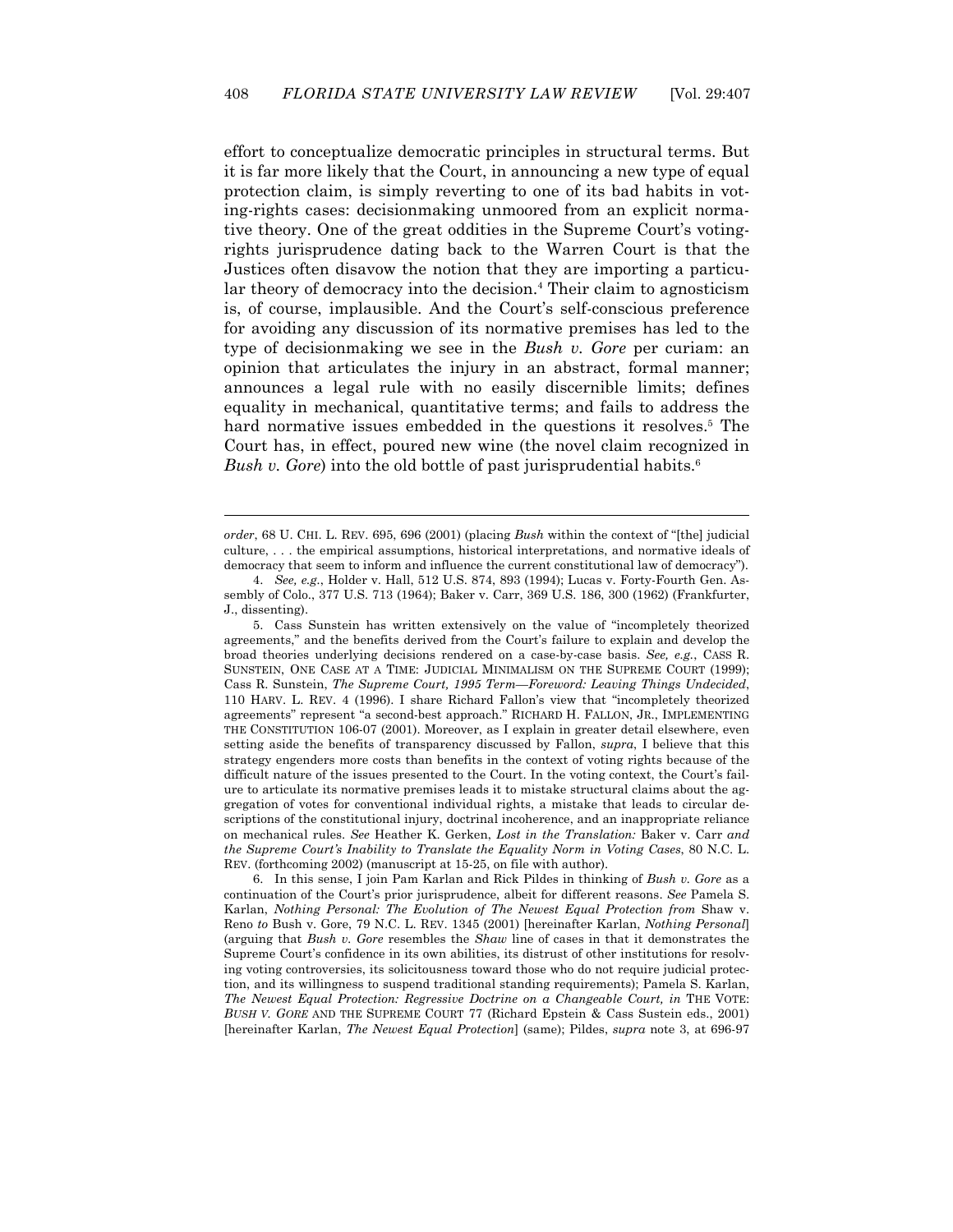#### I. NEW WINE: *BUSH V. GORE*'S NOVEL EQUAL PROTECTION CLAIM

 In trying to explain the new equal protection injury announced in *Bush v. Gore*, Hasen's and Briffault's papers neatly complement one another.7 Both struggle mightily to fit *Bush v. Gore* into conventional equal protection analysis, and both make interesting observations along the way. But it is the struggle itself that I find most intriguing, because it raises the question of whether we are making a mistake by trying to squeeze *Bush v. Gore* into the framework the courts have traditionally used to evaluate equal protection harms.

 Hasen and Briffault, of course, do not seek to answer that question here.8 They both take *Bush v. Gore* on its own terms. But the fact that neither of these able academics can offer a coherent theory for *Bush v. Gore*, let alone agree on its basic application, is worth noting. It suggests that we may need to discard the frameworks we have used in the past to understand voting claims.

 Specifically, the reason that Hasen and Briffault struggle so much here is that they are talking about a different category of harm. Because they analyze the case in conventional terms, they try to figure out why the conduct challenged in *Bush v. Gore* harms an individual or a group. But even if the *Bush v. Gore* majority suspected that Florida officials were reading ballots in a manner that undermined Bush's chances of election, no one had solid proof of this bias. Because there was no evidence of a skew, intentional or otherwise, the right here is very different from traditional equal protection analysis—it is the right to equality in the abstract.<sup>9</sup> Hasen's and Briffault's

 8. Few things are more unforgivable than a person commenting on a paper who, in fact, talks about a prior question or fails to address the author on his own terms. All I can offer by way of apology is that academics usually commit this sin when the author has written something intelligent and persuasive, leaving little room for direct criticism.

 9. I do not mean to say that Bush and his supporters had no means of asserting standing in this case. If one analogizes *Bush v*. *Gore* to *Miranda, see infra* text accompany-

<sup>(</sup>arguing that *Bush v. Gore* reflects the Justices' own views about democracy as strong or fragile, chaotic or robustly competitive).

 <sup>7.</sup> The papers also complement each other in that both assess the implications of *Bush v. Gore* for the Court's federalism theories. Hasen sees the *Bush v. Gore* claim as more intrusive on federalism values than prior doctrine because, in his view, the nuts and bolts of redistricting are more intuitively local concerns than what he terms the "claims of localities to deny the franchise to certain groups of individuals or to count votes unevenly." Hasen, *supra* note 2, at 380. I disagree with him to some extent, but it may simply be a matter of how we frame the question. I understand those prior doctrines not as depriving the state of the right to disenfranchise or to count votes unfairly, but as depriving the state of the ability to choose how to structure its government and electoral system, which has also long been understood as an issue of local concern. Thus, in my view, the *Baker* and *Shaw* lines involve significant intrusion into local concerns. Briffault's important contribution to this debate provides a further puzzle. He argues that the Court's opposition to the use of a standard to count votes necessarily deprives local decisionmakers of the discretion one might think federalism would accord them. *See* Briffault, *supra* note 2, at 373-76. One leaves both pieces with a strong sense that "federalism" is so vaguely defined in the Court's jurisprudence that it does not provide a meaningful principle for deciding cases.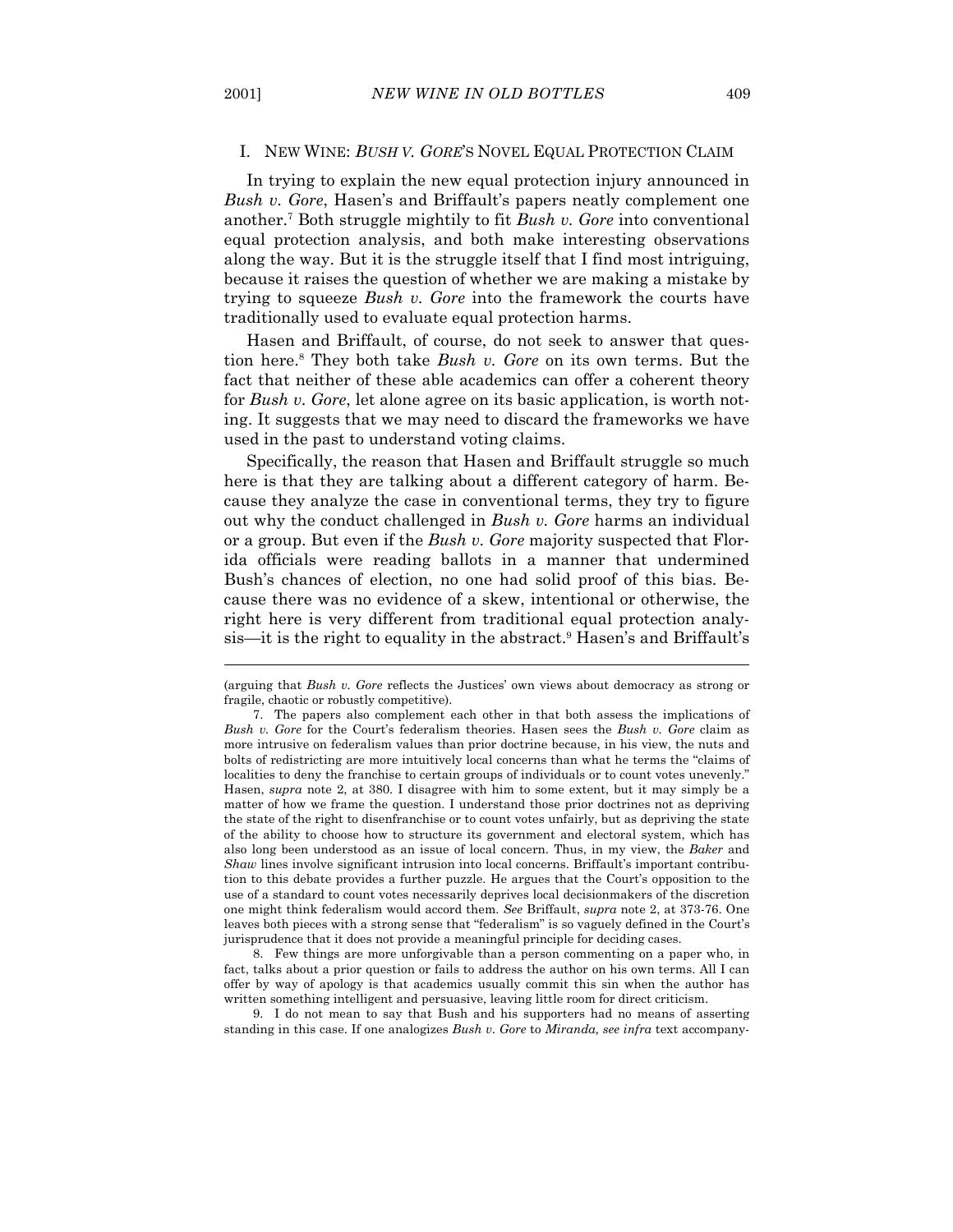search for the elements of a *Washington v. Davis* claim, intent and effect, is therefore futile.<sup>10</sup> That is why we need a new framework. The one the two authors employ cannot possibly work here because it is not geared to this type of injury.

 So where do we look to find this new framework? One possible explanation for the harm in *Bush v. Gore*, and its departure from traditional equal protection analysis, is that *Bush v. Gore* is really a structural claim.11 It is a claim about how to order a well-functioning democracy, not a suit about individual rights. In this sense, *Bush v. Gore* may resemble other claims that do not fit easily into a conventional individual rights paradigm, like the right to an undiluted vote or the one-person, one-vote claims.12 To the extent that such claims implicate broad democratic structures, we should not be surprised that it is difficult to identify a conventional individual harm.

 If structural concerns are the source of *Bush v. Gore*, then we need to think of the claim differently. Perhaps we should think of the cause of action as something akin to a due process claim, as Briffault notes in passing and as others have argued here and elsewhere.<sup>13</sup> Procedural due process claims may be structural in this sense; they address the way a system of adjudication is supposed to work rather than intentional injury or differences in substantive outcomes. That is why a violation of procedural due process can be established with-

10. 426 U.S. 229, 245-48 (1976).

 $\overline{a}$ 

 11. *See* Karlan, *The Newest Equal Protection*, *supra* note 6, at 78 (concluding that *Bush v. Gore* involves a structural principle designed "to regulate the institutional arrangements within which politics is conducted"); *see generally* Samuel Issacharoff & Richard H. Pildes, *Politics as Markets: Partisan Lockups of the Democratic Process*, 50 STAN. L. REV. 643 (1998) (proposing a structural analysis of voting-rights cases).

 12. I have briefly explored these questions elsewhere. *See* Heather K. Gerken, *Understanding the Right to an Undiluted Vote*, 114 HARV. L. REV. 1665, 1727 (2001) [hereinafter *Undiluted Vote*]; Gerken, *supra* note 5 (manuscript at 25-52). One key difference between the harm recognized in *Bush v. Gore* and the dilution injury is that in dilution cases, it is possible to identify a discrete group of individuals who have suffered a concrete injury. Gerken, *Undiluted Vote, supra,* at 1724-25. The same cannot be said of the *Bush v. Gore* injury, which seems to fall equally upon all voters. *See infra* text accompanying note 30.

 13. *See*, *e.g.*, Briffault, *supra* note 2, at 343; Richard A. Epstein, "*In such Manner as the Legislature Thereof May Direct": The Outcome in* Bush v. Gore *Defended*, 68 U. CHI. L. REV. 613, 615 (2001); Peter M. Shane, *Disappearing Democracy: How* Bush v. Gore *Undermined the Federal Right to Vote for Presidential Electors*, 29 FLA. ST. U. L. REV. 535, 550-52 (2001).

ing notes 18-19, then Bush may raise a claim on behalf of his supporters regarding the risk of hidden discrimination. Similarly, as Larry Tribe helpfully pointed out to me, Bush was the officially certified winner of Florida's electoral votes at the time of the Supreme Court's decision. *Any* decision that might call that position into question—even the order of a recount where Bush was as likely to emerge the winner as Gore—would represent a concrete injury to Bush and his supporters. Imagine, however, that this case had been brought before any candidate had been certified the winner. In this context, the underlying injury asserted by the voters—the right not to be subject to a recount process that involved no skew against any type of voter or candidate—is quite abstract when viewed against the traditional equal protection doctrine. It is in this conception of the harm that I discuss here.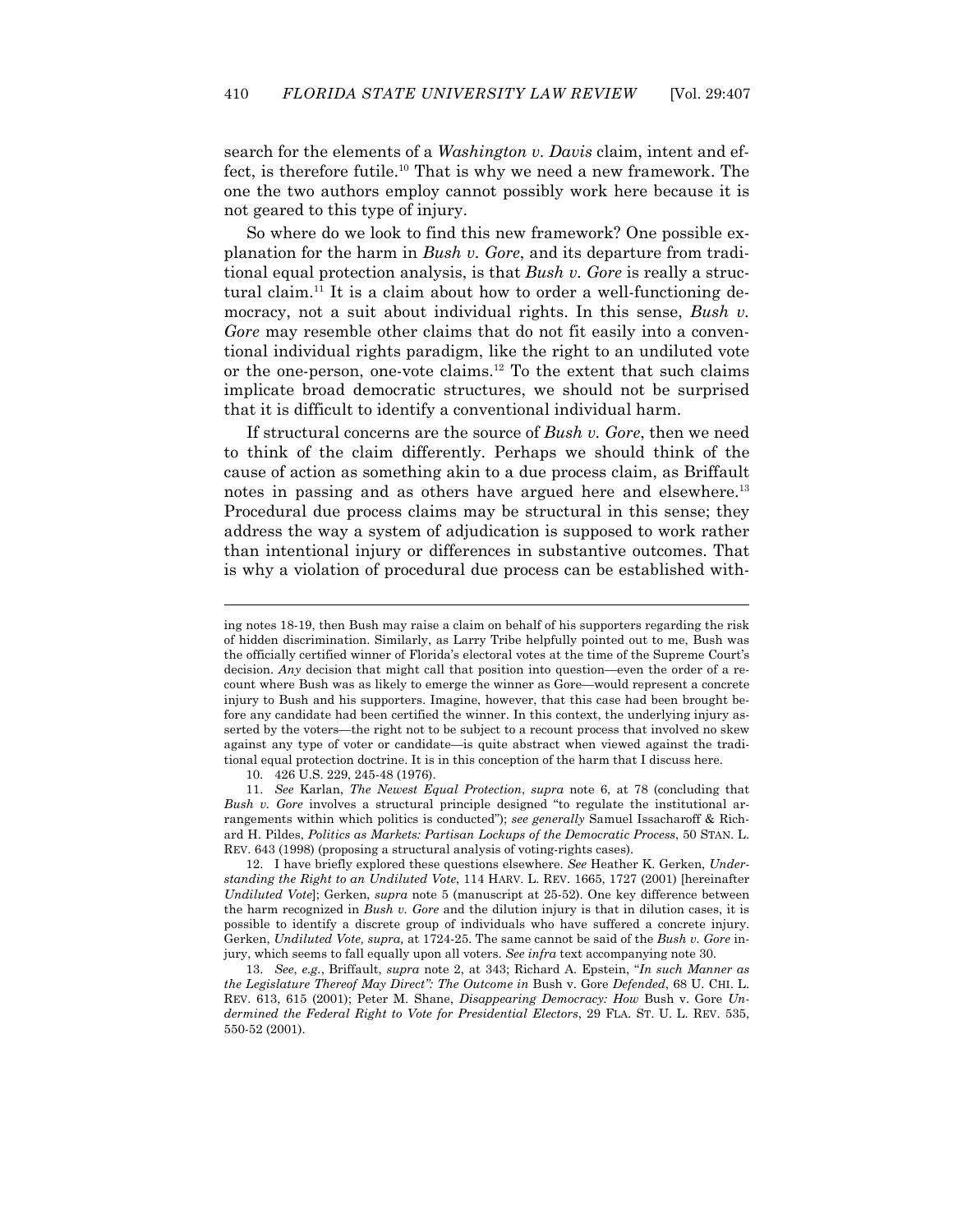out proof that a different result would have obtained had the treatment been nonarbitrary.<sup>14</sup>

 If we still need to identify a source of individual harm, then perhaps we should look to an expressive harm theory.<sup>15</sup> It may be that the arbitrary and capricious treatment of ballots the Justices perceived in Florida conveys an improper message about the value of one's vote. If so, we might still care about the differential treatment of like ballots even if the conduct does not stem from an improper motive or result in a skew. For example, we might think a healthy, well-functioning democracy demands that voters have confidence in the sanctity of the ballots they cast, which in turn requires that state officials accord adequate respect to those ballots by treating similarly situated ballots alike.<sup>16</sup> In the words of the per curiam, the recount process violated equal protection because it was "not well calculated to sustain the confidence that all citizens must have in the outcome of elections."17

 Alternatively we could envision *Bush v. Gore* as a prophylactic rule, like *Miranda*,<sup>18</sup> or as an effects test in discrimination cases. As-

 16. I do not mean to suggest here that the ballots in question were similarly situated, just that the Court thought of them as such. After all, they were the products of quite different voting procedures and machines. *See* Laurence H. Tribe, *eroG .v hsuB and Its Disguises: Freeing* Bush v. Gore *From Its Hall of Mirrors*, 115 HARV. L. REV. 170, 177 (2001); *see also* Karlan, *Nothing Personal*, *supra* note 6, at 1364-65. Another bad habit of the Court's jurisprudence is its failure to pay adequate attention to the factual context of its decisions. *See* Heather K. Gerken, *Morgan Kousser's Noble Dream*, 99 MICH. L. REV. 1298 (2001) (reviewing J. MORGAN KOUSSER, COLORBLIND INSURANCE: MINORITY VOTING RIGHTS AND THE UNDOING OF THE SECOND RECONSTRUCTION (1999)).

17. Bush v. Gore, 531 U.S. 98, 109, (2000).

 <sup>14.</sup> *See, e.g.*, Carey v. Piphus, 435 U.S. 247, 264 (1978).

 <sup>15.</sup> *See generally* Elizabeth S. Anderson & Richard H. Pildes, *Expressive Theories of Law: A General Restatement*, 148 U. PA. L. REV. 1503 (2000); Deborah Hellman, *The Expressive Dimension of Equal Protection*, 85 MINN. L. REV. 1, 13-14, 34-35 (2000); Ellen D. Katz, *Race and the Right to Vote After* Rice v. Cayetano, 99 MICH. L. REV. 491, 512-17 (2000); Richard H. Pildes & Richard G. Niemi, *Expressive Harms, "Bizarre Districts," and Voting Rights: Evaluating Election-District Appearances After* Shaw v. Reno, 92 MICH. L. REV. 483 (1993); Richard H. Pildes, *Why Rights Are Not Trumps: Social Meanings, Expressive Harms, and Constitutionalism*, 27 J. LEGAL STUD. 725 (1998). In a recent e-mail exchange, Larry Tribe raised yet a third possibility: that the constitutive aspects of voting might serve as the source of the harm. *See* E-mail from Larry Tribe, Professor of Law, Harvard Law School, to Ellen Katz, Assistant Professor of Law, University of Michigan Law School (May 26, 2001, 14:45:50 EST) (on file with author); *see also* Katz, *supra*, at 491; Frank I. Michelman, *Conceptions of Democracy in American Constitutional Argument: Voting Rights*, 41 FLA. L. REV. 443, 453-57 (1989).

 <sup>18.</sup> Miranda v. Arizona, 384 U.S. 436 (1966). A concern about the possibility that a broad recount standard would facilitate *sub rosa* discrimination has been raised by Einer Elhauge in a recent article, *see* Einer Elhauge, *The Lessons of Florida 2000*, 111 POL'Y REV. 15, 18-27 (2001-02), and in an amicus brief he and Charles Fried filed in *Bush v*. *Gore*, *see* Brief of the Florida House of Representatives and Florida Senate as *Amici Curiae* in Support of Neither Party and Seeking Reversal, Bush v. Gore, No. 00-949, 2000 WL 1868121. For an argument that *Shaw* can also be understood as a prophylactic rule, see Melissa L. Saunders, *Reconsidering* Shaw*: The* Miranda *of Race-Conscious Districting*, 109 YALE L.J. 1603, 1605-07 (2000).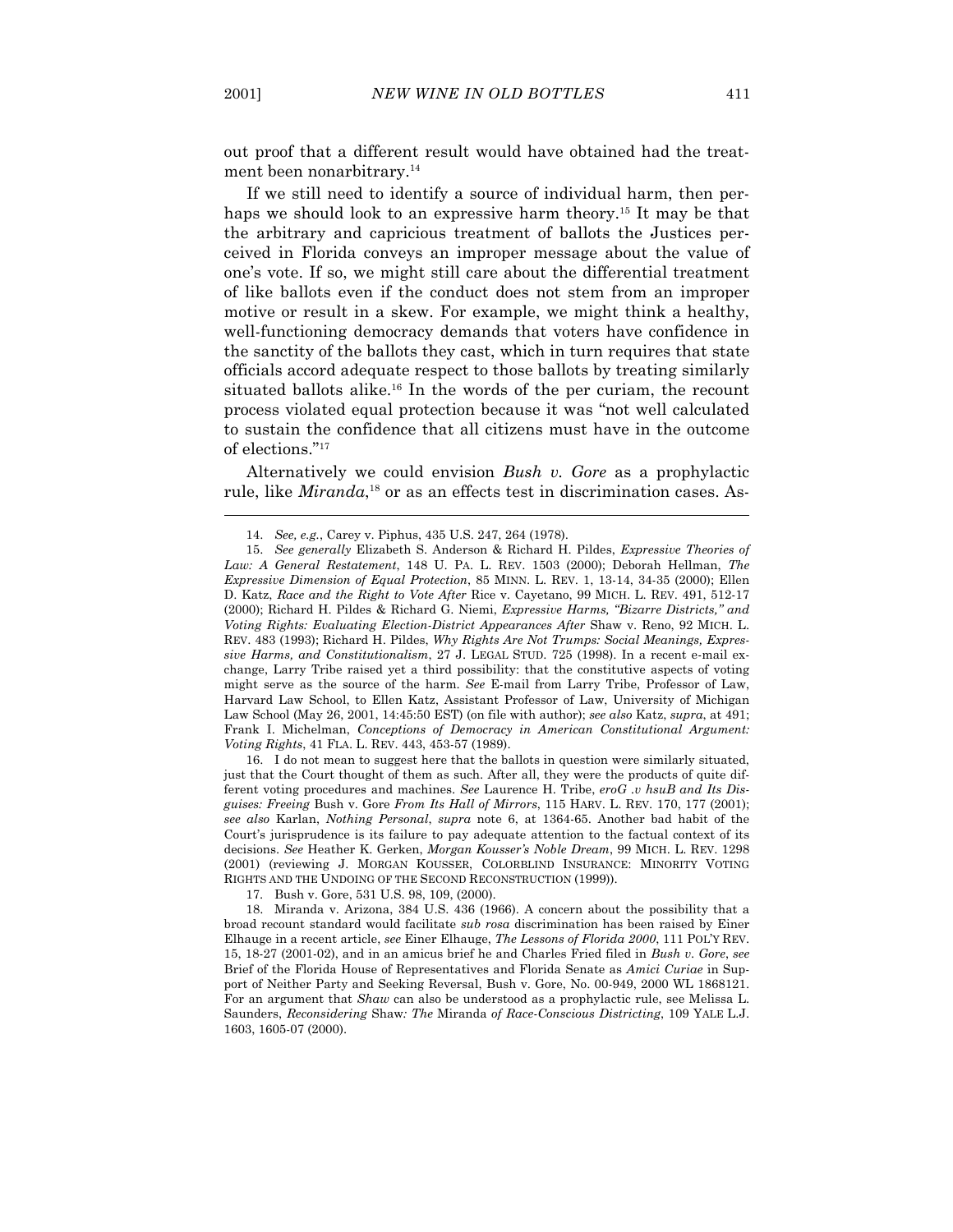suming that discrimination in the counting process is hard to detect, we might be especially concerned about the possibility of discrimination in the classic sense (an intentional effort to skew the count in favor of a particular candidate) when dealing with recounts governed by a flexible standard. After all, in contrast to rules adopted ex ante (or even variations in machinery that existed ex ante), at the point of a recount we may know what outcome will result from a more or less generous approach to determining the voter's intent.19 Thus, we could read *Bush v. Gore*'s demand for uniformity as embedding within the structure of the electoral process a prophylactic protection against invidious discrimination.

 There is one final possibility to play with. We could read *Bush v. Gore* as a reflection of the Court's efforts to vindicate a structural concern of a different sort: the value of "stability and measured change," to borrow Justice O'Connor's phrase.20 As Richard Pildes has recently observed, *Bush v. Gore* may reflect the Justices' strongly held assumptions about democracy, whether they view the roughand-tumble political process as threatening chaos or healthy democratic competition.<sup>21</sup> The Court has often expressed concern about destabilizing threats to the two-party system: blanket primaries, $22$  fusion candidates,<sup>23</sup> party raiding,<sup>24</sup> and the like. In *Bush v. Gore*, the threat to stability may have been polarization—the fear that the disorderly recount process was exacerbating political divisions. In this sense, the danger the Court perceived in *Bush v. Gore* may have resembled the "exacerbat<sup>[ion of]</sup> ... racial bloc voting" the Court feared in *Shaw v. Reno*, 25 the "divisive sore-loser candidacies" it sought to avert in *Burdick v. Takushi*, 26 or the "destabilizing effects of

23. *See, e.g.*, Timmons v Twin Cities Area New Party, 520 U.S. 351, 366-67 (1997).

25. 509 U.S. 630, 648 (1993).

 <sup>19.</sup> Such an intuition may also help explain our collective concern over whether the Florida Supreme Court had changed the rules of the game midstream, a concern that may have animated Chief Justice Rehnquist's concurrence to *Bush v. Gore* as well. In offering this hypothetical justification for *Bush v. Gore*, I do not mean to make too much of the ex ante/ex post distinction, as the line is too often difficult to draw. Here, for example, at the time of the litigation both the Bush team and the Gore team were guessing as to which standard would most benefit their candidate, and neither guess appears to have been terribly accurate. *See, e.g.*, Dan Keating & John Mintz, *From Election Audit, Most Uncertainty;* Miami Herald *Review Shows Result Hinges on Standard Used in Recount*, WASH. POST, Apr. 5, 2001, at A15. I am grateful to Larry Tribe for raising this point.

 <sup>20.</sup> Davis v. Bandemer, 478 U.S. 109, 145 (1986) (O'Connor, J., concurring). I am indebted to Lani Guinier for suggesting this point. *See also* Lani Guinier & Gerald Torres, THE MINER'S CANARY: ENLISTING RACE, RESISTING POWER, TRANSFORMING DEMOCRACY ch. 6, at 18-19 (forthcoming Feb. 2002) (manuscript on file with author).

 <sup>21.</sup> Pildes, *supra* note 3, at 704-05.

 <sup>22.</sup> *See, e.g.*, Cal. Democratic Party v. Jones, 530 U.S. 567, 577-78 (2000).

 <sup>24.</sup> *See, e.g.*, Burdick v. Takushi, 504 U.S. 428, 439 (1992).

 <sup>26. 504</sup> U.S. at 439. *But see* Eu v. S.F. County Democratic Cent. Comm., 489 U.S. 214, 227 (1989) (no state interest in avoiding "intraparty friction").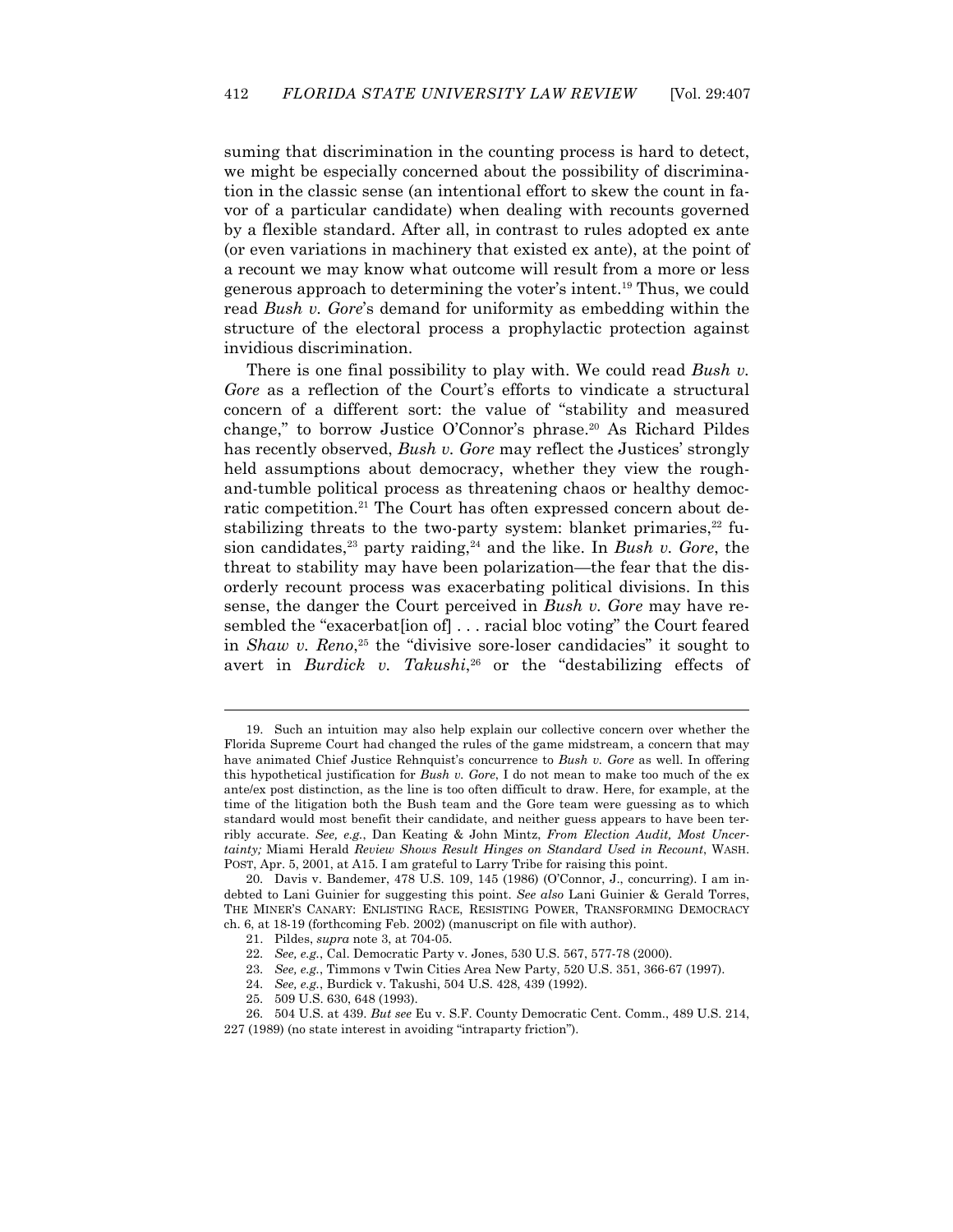party-splintering and excessive factionalism" it tried to avoid in *Timmons v. Twin Cities Area New Party*. 27

 The problem for the members of the *Bush v. Gore* majority, however, is that there was no easy doctrinal path for vindicating this concern. In cases like *Burdick* and *Timmons*, it has been quite easy for the Court to express its preference for stability-promoting democratic structures through the balancing test the Court uses to evaluate First Amendment claims; the Court could simply place a judicial thumb on the scale in favor of the state's interest in stability.28 *Bush v. Gore*, however, presented the Court with the same dilemma it faced in *Shaw*: it was the actions of the state itself that threatened to factionalize the electorate.29 This may help explain the abstractness of the injury articulated in both *Bush v. Gore* and *Shaw*. 30 Because the legal claim at stake did not allow for the inclusion of the value of stability in the doctrinal equation, this concern may have seeped into the definition of the injury itself. On this view, the polarizing and chaotic recount process was the source of the harm in *Bush*. Because such a harm is what Justice Frankfurter would call "a wrong suffered by [the state] as a polity,"31 it is not surprising that the injury seems abstract and amorphous when viewed through the traditional lens of Article III standing.

## II. OLD BOTTLES: THE COURT'S BAD HABITS IN VOTING-RIGHTS CASES

 There is a second possible explanation for *Bush v. Gore*, one that is a more likely candidate for explaining the decision. While it may be tempting to think of the *Bush v. Gore* claim as a structural harm, the Court has not yet explicitly accepted scholars' invitation to think of democracy in structural terms, and the opinion itself offers no hint that it is taking a structural view.32 Thus, while *Bush v. Gore* may

 <sup>27. 520</sup> U.S. at 367.

 <sup>28.</sup> *See, e.g.*, *id.*; *Burdick*, 504 U.S. at 439.

 <sup>29.</sup> In *Shaw*, the Department of Justice may also have been an instability-inducing culprit in the Court's eyes, as it often intervened in the redistricting process during the 1990s to promote its policy of "maximization." This may explain why the Department of Justice was so frequently and harshly rebuked by the Court. *See, e.g.*, Shaw v. Hunt, 517 U.S. 899, 912-13 (1996); Miller v. Johnson, 515 U.S. 900, 907-08, 921-23 (1995).

 <sup>30.</sup> *See* Karlan, *Nothing Personal*, *supra* note 6, at 1349-53, 1357-63 (arguing that *Shaw* and *Bush v. Gore* both involve attenuated injuries that are not sufficiently concrete to confer standing); Karlan, *The Newest Equal Protection*, *supra* note 6, at 20-21.

 <sup>31.</sup> Colegrove v. Green, 328 U.S. 549, 552 (1946).

 <sup>32.</sup> *Compare Bush v. Gore*, 531 U.S. 98, 104-05 (2000) (discussing injury in terms of individual right to vote), *with* Nixon v. Shrink Mo. Gov't, 528 U.S. 377, 401 (2000) (Breyer, J., concurring) (suggesting that campaign finance doctrine should be recast as a principle "to protect the integrity of the electoral process—the means through which a free society democratically translates political speech into concrete governmental action"), *and* Laurence H. Tribe, Saenz *Sans Prophecy: Does the Privileges or Immunities Revival Portend the Future—Or Reveal the Structure of the Present?*, 113 HARV. L. REV. 110 (1999) (discussing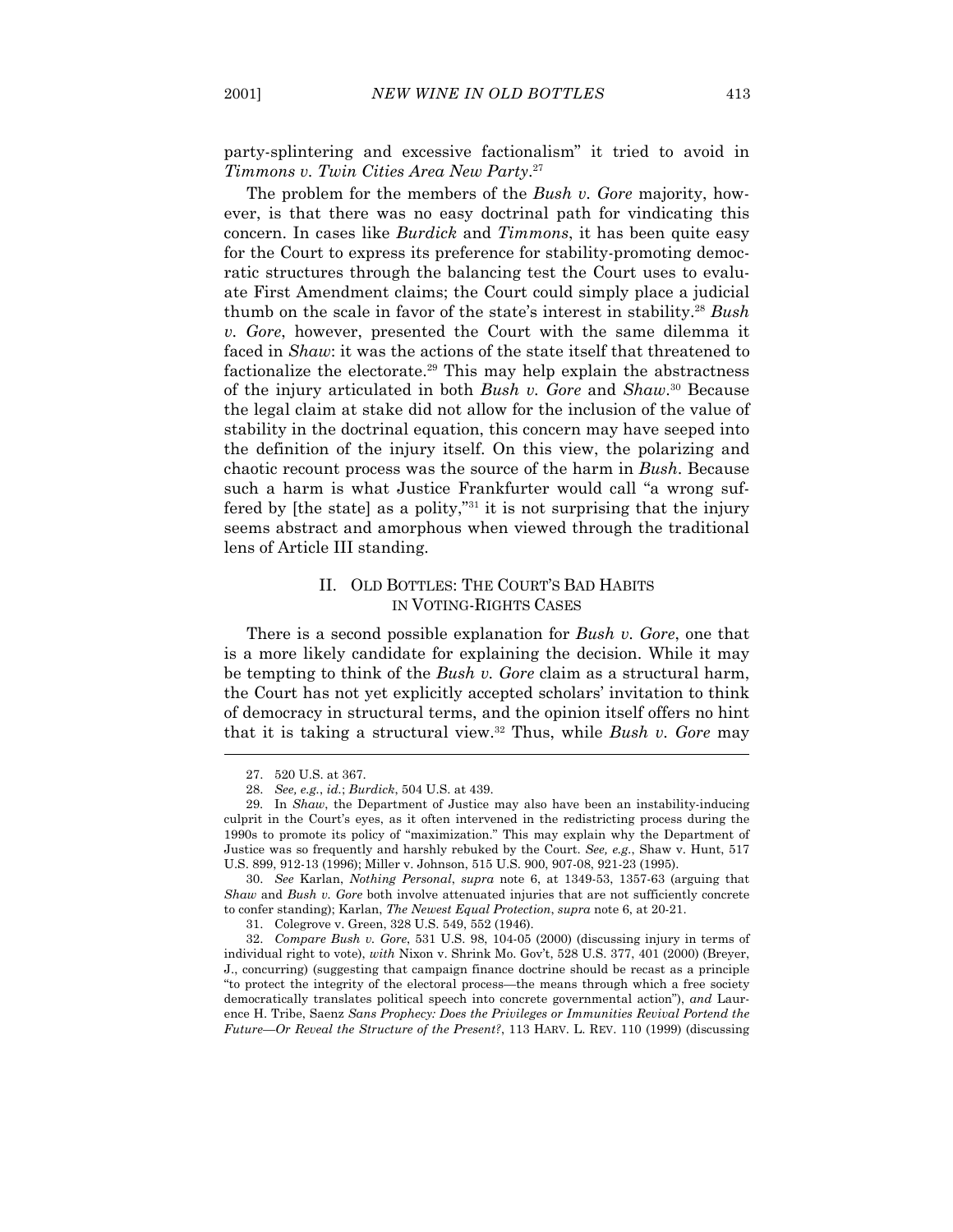have announced a new type of injury, it is best viewed as exemplifying a common problem in voting cases dating back to the days of the Warren Court: formalist reasoning unmoored from an explicit normative theory. The same tendency emerges in cases involving one person, one vote; vote dilution; and *Shaw*. This Part explores the weaknesses that result from the Court's avoidance of normative debate and argues that *Bush v. Gore* provides a good example of these problems. This Part concludes by speculating about why the Supreme Court is so uncomfortable with making normative pronouncements about democracy.

### *A. Judicial Agnosticism*

 Members of every generation of the Supreme Court's Justices have claimed that they have no theory about the way democracy should work.<sup>33</sup> It is an odd claim for many reasons. First, it seems strange that a group constantly making rules about how the game is played should admit that they have no view on why we play it and who should win.

 Second, the claim of agnosticism is implausible. Whenever the Court inserts itself into the democratic process, it is making a judgment about how that process should work. One person, one vote presumably embodies a theory about majoritarianism; $34$  vote dilution doctrine tells us something about the power that should be accorded to electoral minorities;<sup>35</sup> the right-to-vote cases incorporate a judgment about representation, participation, and community membership.36 The Supreme Court similarly makes a decision about democratic values when it declines to act. The political question doctrine is a theory about how our constitutional system should work;<sup>37</sup> Justice

structural approach of federalism cases and relating to questions of individual rights), *and* Ernest A. Young, Alden v. Maine *and the Jurisprudence of Structure*, 41 WM. & MARY L. REV. 1601 (2000) (documenting and analyzing the structural approach adopted by the Court in its recent federalism decisions).

 <sup>33.</sup> *See, e.g.*, Holder v. Hall, 512 U.S. 874, 893 (1994) (Thomas, J., concurring) (arguing that courts should not recognize a harm that requires them to "resort to political theory [in order to] determine which electoral systems provide the 'fairest' levels of representation or the most 'effective' or 'undiluted' vote[ ]"); Lucas v. Forty-Fourth Gen. Assembly of Colo., 377 U.S. 713, 748 (1964) (Stewart, J., dissenting) (criticizing the majority opinion because "it imports and forever freezes one theory of political thought into our Constitution"); Baker v. Carr, 369 U.S. 186, 300 (1962) (Frankfurter, J., dissenting) (warning against courts "choos[ing] among . . . competing theories of political philosophy"); *see also* Einer Elhauge, *Are Term Limits Undemocratic?*, 64 U. CHI. L. REV. 83 (1997) (critiquing Court for failure to consider democratic theory in term limits decision).

 <sup>34.</sup> *See, e.g.*, Reynolds v. Sims, 377 U.S. 533, 545-56 (1964).

 <sup>35.</sup> *See* Lani Guinier, *[E]racing Democracy: The Voting Rights Cases*, 108 HARV. L. REV. 109, 124 (1994).

 <sup>36.</sup> *See* Michelman, *supra* note 15, at 443.

 <sup>37.</sup> *See* Samuel Issacharoff, *Political Judgments*, 68 U. CHI. L. REV. 637, 650-55 (2001).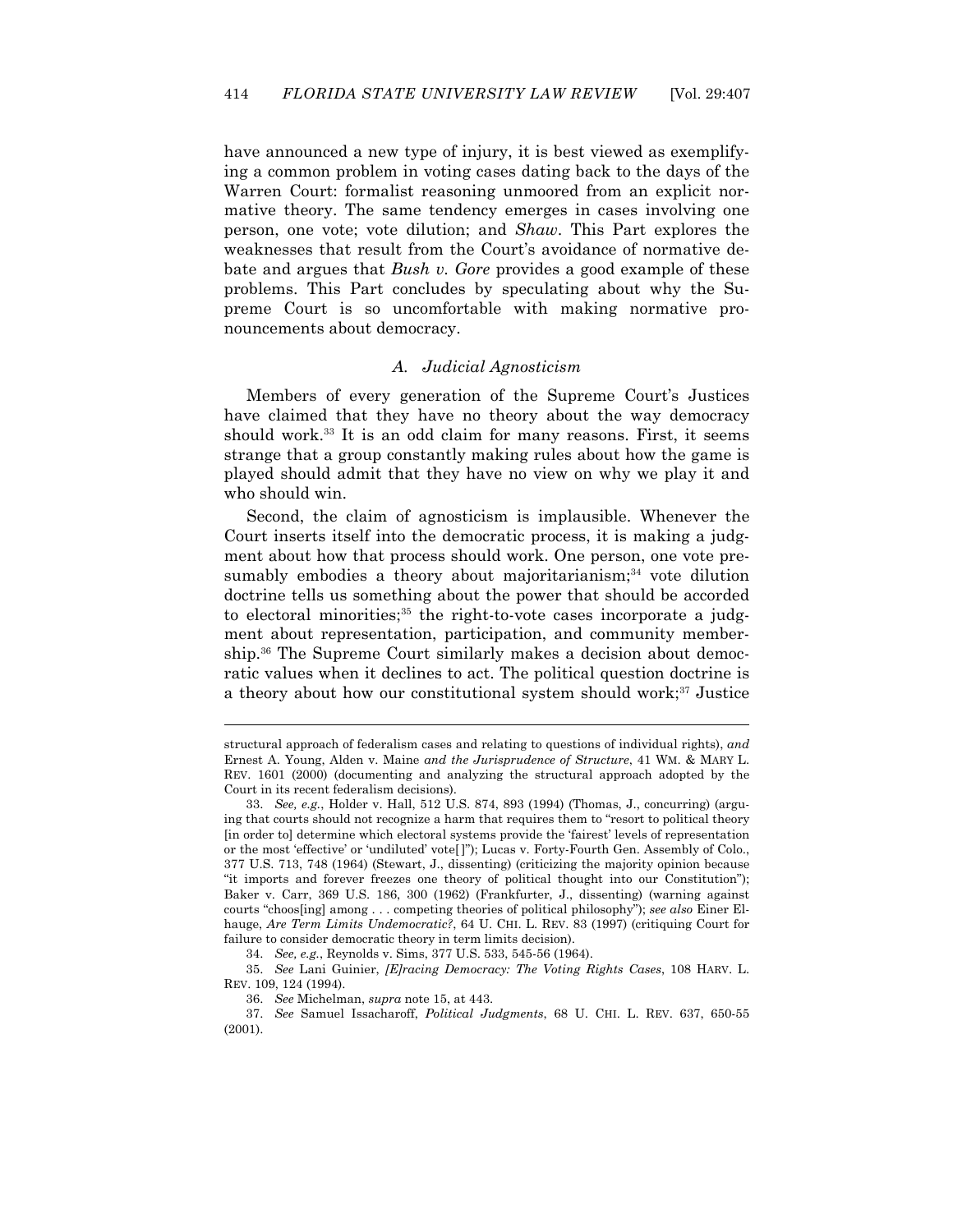Thomas's insistence that dilution claims are noncognizable implicates a particular understanding about the aggregative aspects of voting.38

 Even when the Court does not self-consciously eschew normative theory, it often fails to articulate the normative premises of its decisions or offers them cloaked in such vague generalities as to be indecipherable. In *Bush v. Gore*, for example, the per curiam opinion stated that one source of the right at issue "lies in the equal weight accorded to each vote and the equal dignity owed to each voter,"39 a phrase highly reminiscent of the Warren Court's suggestion that the mere failure to achieve exact population equality in districts somehow renders each person "that much less a citizen."40 While the words have a lovely ring to them, it is hard to describe the injuries in question, let alone explain why those injuries rise to constitutional status. The same is true of the early vote-dilution cases handed down by the Burger Court.<sup>41</sup> While these decisions are often filled with stirring language about the right to vote, it is difficult to identify their precise doctrinal or normative parameters.

## *B. Agnosticism's Effects*

 The problem is not just that the Court claims to be agnostic while it continues to worship at various altars of democratic theory. The problem is that the Court's purported agnosticism allows it to indulge in a number of bad habits in voting cases, all of which are readily identifiable in *Bush v. Gore*.

#### *1. The Right is Defined in Abstract Terms*

 First, when the Court fails to articulate the normative premises of its decision, it tends to describe the injury in abstract terms.42 Consider, for example, the one person, one vote cases. These cases were originally fashioned as equal protection claims based on the assump-

 <sup>38.</sup> *See* Guinier, *supra* note 35, at 122-23.

 <sup>39.</sup> Bush v. Gore, 531 U.S 98, 104 (2000).

 <sup>40.</sup> Reynolds v. Sims, 377 U.S. 533, 567 (1964).

 <sup>41.</sup> *Compare Reynolds*, 377 U.S. at 533, *and* Baker v. Carr, 369 U.S. 186 (1962), *with*  White v. Regester, 412 U.S. 755 (1973), *and* Whitcomb v. Chavis, 403 U.S. 124 (1971).

 <sup>42.</sup> I should emphasize that when I argue that the right is defined in abstract terms, I do not mean to suggest that the doctrine itself lacks concrete, real-world consequences. To the contrary, as Richard Fallon has reminded me, one of the odd things about *Bush* and many other voting cases is that the Court relies on an abstractly defined right to justify inserting itself into the nitty-gritty details of redistricting. *See* Gerken, *supra* note 5 (manuscript at 2). What is missing in these cases—what makes the right seem abstract despite its real-world effects—is a principle for translating the broad equality norms on which the Court relies into a sensible definition of the right it is vindicating. For a detailed analysis of the problem of translation theories in voting cases, see *id.*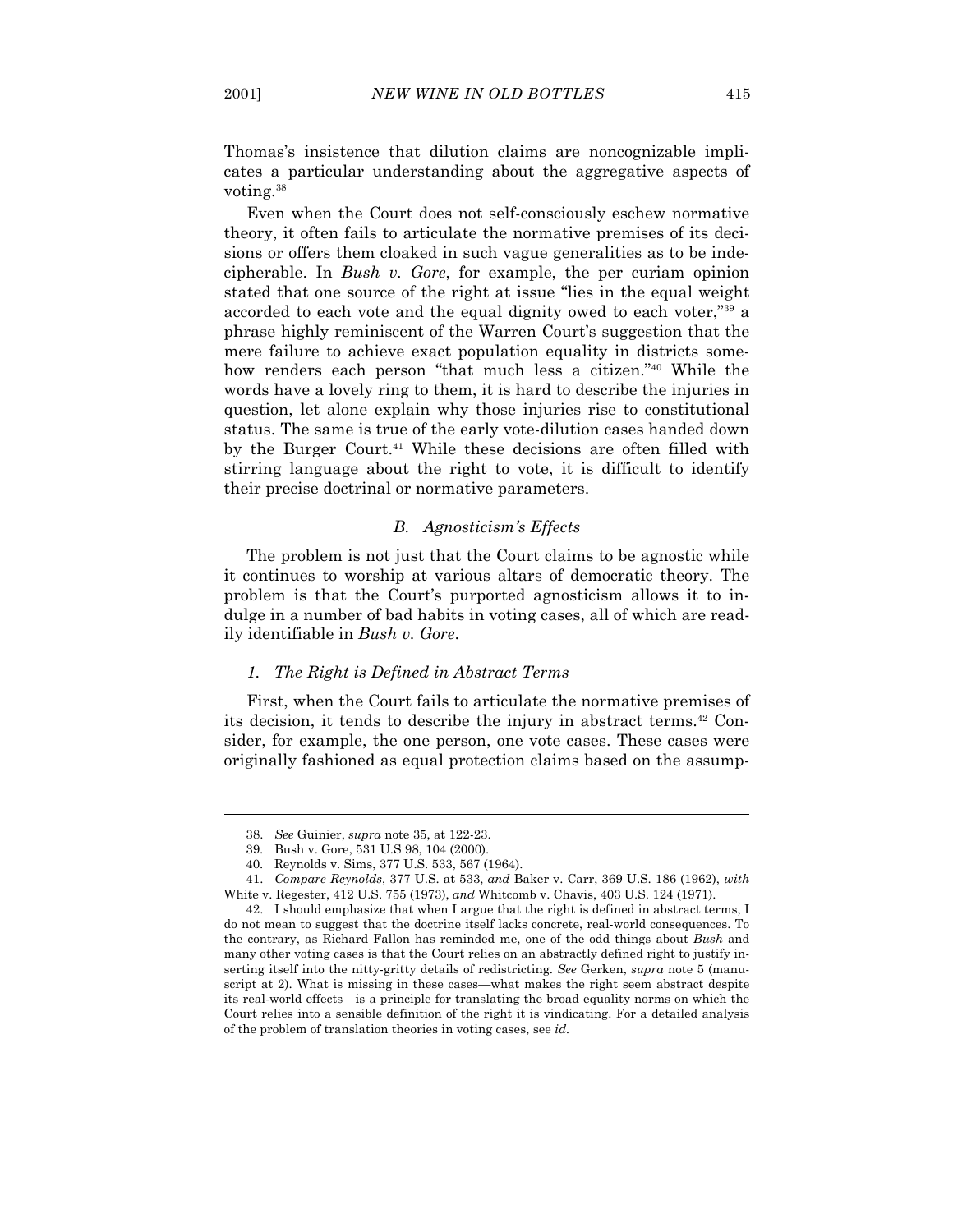tion that rural voters had different interests than urban residents.<sup>43</sup> And the Court's early articulation of the one person, one vote principle might have developed into a sufficiently robust theory of democratic representation to take that truth into account.<sup>44</sup> Instead, the Court simply stopped talking about which voters were affected by the skewed districting system. It similarly abandoned any effort to explain why the disparities in question demanded judicial intervention or to offer a theory of representation that required equally populated districts. Without a normative theory to define the parameters of the constitutional harm, the Court's description of the injury became circular: population deviations cause an injury because they depart from the principle of one person, one vote. *In short, the description of the harm was transformed into its normative justification*. 45

 The same seems true of *Bush v. Gore*. Without a normative theory for why minor variations in recount efforts matter, it is difficult to say anything meaningful about the injury. For example, if *Bush v. Gore* had invoked a theory of aggregation, we could define the injury as the arbitrary treatment of votes that affects the election outcome. We would know to look for the skew that Briffault and Hasen search for in the opinion, and we would recognize that randomly distributed errors are constitutionally acceptable. If the Court had instead invoked an expressive harm theory, we would have to decide whether human error matters more or less than machine error for purposes of measuring the expressive injury. That analysis would, in turn, help us decide whether minor variations in a recount process are acceptable when remedying more significant disparities in machine counts. If the Court had adopted a prophylactic rule, we would know that variations in machinery are not constitutionally problematic, but that uniformity would be demanded of any ex post decisionmaking. As the opinion stands, however, we cannot describe the right in sufficiently concrete terms to resolve these questions.

### *2. The Absence of Limiting Principles*

 $\overline{a}$ 

 This brings me to a second parallel between *Bush v. Gore* and past voting-rights jurisprudence. In the absence of a theory like one of those identified in Part I, it is very difficult to figure out the limiting principle for an abstractly defined right like the one articulated in

 <sup>43.</sup> *See Baker*, 369 U.S. at 273 (Frankfurter, J., dissenting) (quoting complaint as challenging discrimination against a "geographical class of persons").

 <sup>44.</sup> *See Reynolds*, 377 U.S. at 563 n.40, 565-66 (asserting that the Constitution mandated the "full and effective participation" of citizens within the democratic process, guaranteed "fair and effective representation" to them, and forbade efforts to undermine citizens' voting power "by any method or means"); Wesberry v. Sanders, 376 U.S. 1, 14 (1964) (describing one person, one vote principle as fostering equal representation).

 <sup>45.</sup> For a more detailed analysis of these problems, see Gerken, *supra* note 5.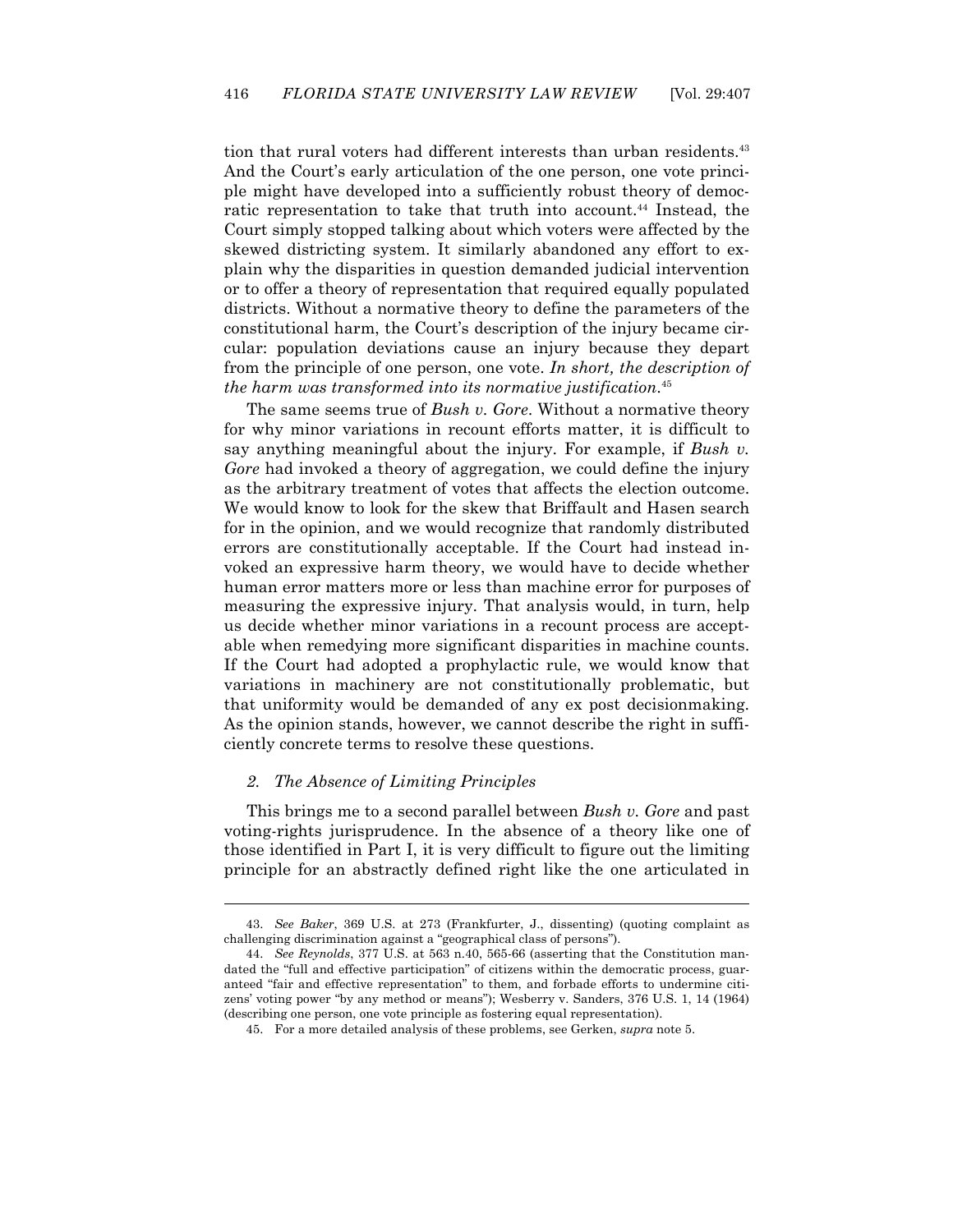*Bush v. Gore*, as Hasen's and Briffault's papers demonstrate.46 Under traditional equal protection analysis, it is hard to understand why we should care about a minute percentage of ballots being treated differently as long as there is not an outcome-affecting skew. But the odd result in *Bush v. Gore* seems a natural outgrowth of the Court's vague and abstract approach.

Consider again what happened in the one person, one vote cases. $47$ On one view, population equality represents a means to an important end, a well-functioning majoritarian system. But without an explanation as to why equality in population was necessary to achieve this important democratic value or whether that principle should always trump others, *population equality became an end unto itself*.

 Because equal population became the definition of the harm rather than the means to measure or prevent it, no limiting principle existed for discerning when variations from population equality would be acceptable. At least at the federal level, absolute numerical equality became the standard for measuring the constitutional harm in these cases, and it became difficult to argue that the one-person, one-vote rule should be suspended when necessary to achieve the broader democratic aims that (one presumes) the rule was originally designed to serve. One could not, for instance, argue that some population disparities should be tolerated in order to implement other values that promoted the same goal of a well-functioning majoritarian system (for example, keeping communities of interest intact in order to facilitate better representation, or providing a forum for electoral minorities to obtain an adequate voice).<sup>48</sup> The Court's failure to articulate its normative premises in the one person, one vote cases has thus led to the type of formalism we do not often associate with the Warren Court;<sup>49</sup> it has become a jurisprudence where the rule is all that matters.50

#### *3. The Prevalence of Bright-Line Rules and Mechanical Proxies*

 The third problem that arises from the Court's reluctance to articulate its normative premises is a marked trend toward using bright-line rules and mechanical proxies. Such tests can, of course, provide an efficient and sensible means to achieve a broader, norma-

 <sup>46.</sup> *See* Briffault, *supra* note 2; Hasen, *supra* note 2.

 <sup>47.</sup> *See, e.g.*, *Reynolds*, 377 U.S. at 533; *Wesberry*, 376 U.S. at 1; *Baker*, 369 U.S. at 186.

 <sup>48.</sup> *See* Lucas v. Forty-Fourth Gen. Assembly of Colo., 377 U.S. 713 (1964).

 <sup>49.</sup> *See* Morton J. Horwitz, *The Warren Court: Rediscovering the Link Between Law and Culture*, 55 U. CHI. L. REV. 450, 456 (1988) (praising the Warren Court for avoiding formalist judging).

 <sup>50.</sup> For a more detailed analysis of these problems, see Gerken, *supra* note 5 (manuscript at 21-25).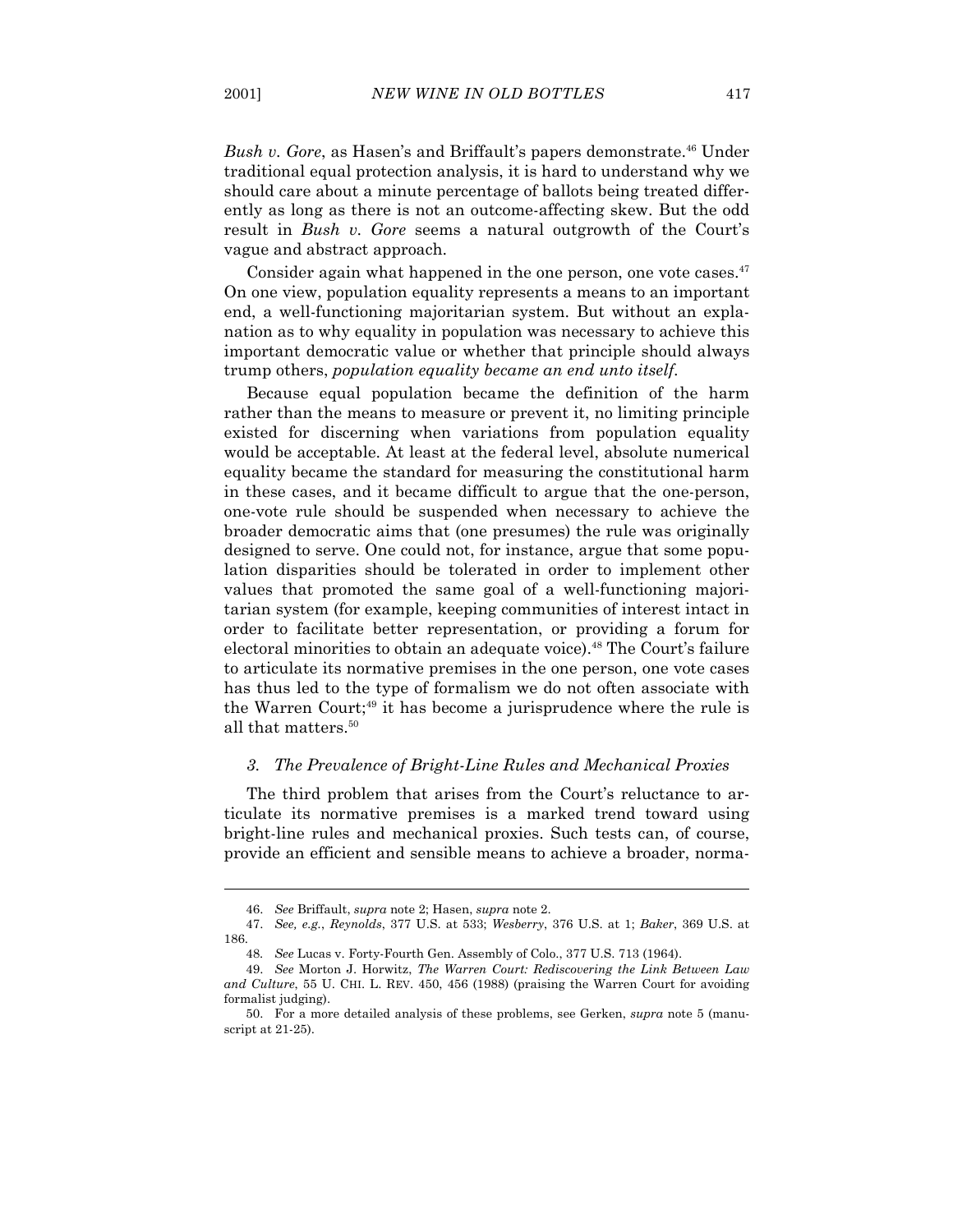tive agenda. The problem in the voting context, however, is that too often courts lose track of the normative foundations of the rules and proxies they have adopted. Again, the test becomes all that matters, and courts rigidly, often unthinkingly, apply it in contexts where it does not fit.

As I have discussed elsewhere,<sup>51</sup> section 2 of the Voting Rights  $Act<sup>52</sup>$  provides a good example of this problem. Section 2 prohibits vote dilution by preventing states from taking advantage of racially polarized voting among whites and racial minorities by drawing district lines so as to deprive minority voters of a fair share of political power. The qualitative approach to assessing dilution claims offered by the Supreme Court<sup>53</sup> and endorsed by Congress in  $1982^{54}$  all but demanded that courts make some normative judgments. To assess a dilution claim, they had to examine the dynamics of the election process and assess the quality of representation minority group members received.

 The courts, however, have gradually moved away from this qualitative analysis toward a more rigid, quantitative approach for assessing dilution claims. To begin, in 1986 the Supreme Court adopted the three *Gingles* preconditions,<sup>55</sup> mechanical proxies for assessing whether racial minorities' potential voting strength has been undermined. Many thought that the Supreme Court's decision in *Johnson* 

-

the history of voting-related discrimination in the State or political subdivision; the extent to which voting in the elections of the State or political subdivision is racially polarized; the extent to which the State or political subdivision has used voting practices or procedures that tend to enhance the opportunity for discrimination against the minority group, such as unusually large election districts, majority vote requirements, and prohibitions against bullet voting; the exclusion of members of the minority group from candidate slating processes; the extent to which minority group members bear the effects of past discrimination in areas such as education, employment, and health, which hinder their ability to participate effectively in the political process; the use of overt or subtle racial appeals in political campaigns; and the extent to which members of the minority group have been elected to public office in the jurisdiction.

Thornburg v. Gingles, 478 U.S. 30, 44-45 (1986).

 55. According to *Gingles*, plaintiffs must prove that (1) the state could have drawn an additional, compact majority-minority district but failed to do so; (2) the minority group is politically "cohesive"—that is, its members vote in a similar fashion; and (3) the white electorate votes as a bloc, thus enabling whites usually to defeat the minority group's preferred candidates at the polls. 478 U.S. at 50-51.

 <sup>51.</sup> Gerken, *supra* note 16, at 1303-04.

 <sup>52. 42</sup> U.S.C. § 1973 (1994 & Supp. V 1999).

 <sup>53.</sup> *See* White v. Regester, 412 U.S. 755 (1973).

 <sup>54.</sup> Congress endorsed a number of qualitative factors for assessing vote dilution in the Senate report accompanying the 1982 amendments. *See* S. REP. NO. 97-417, at 23 (1982), *reprinted in* 1982 U.S.C.C.A.N. (96 Stat. 131) 177, 200-01. Termed "the Senate factors," they were pulled from a variety of dilution cases arising prior to 1982. *See, e.g.*, *White*, 412 U.S. at 755; Zimmer v. McKeithen, 485 F.2d 1297 (5th Cir. 1973), *aff'd sub nom.* E. Carroll Parish Sch. Bd. v. Marshall, 424 U.S. 636 (1976) (per curiam). The factors include: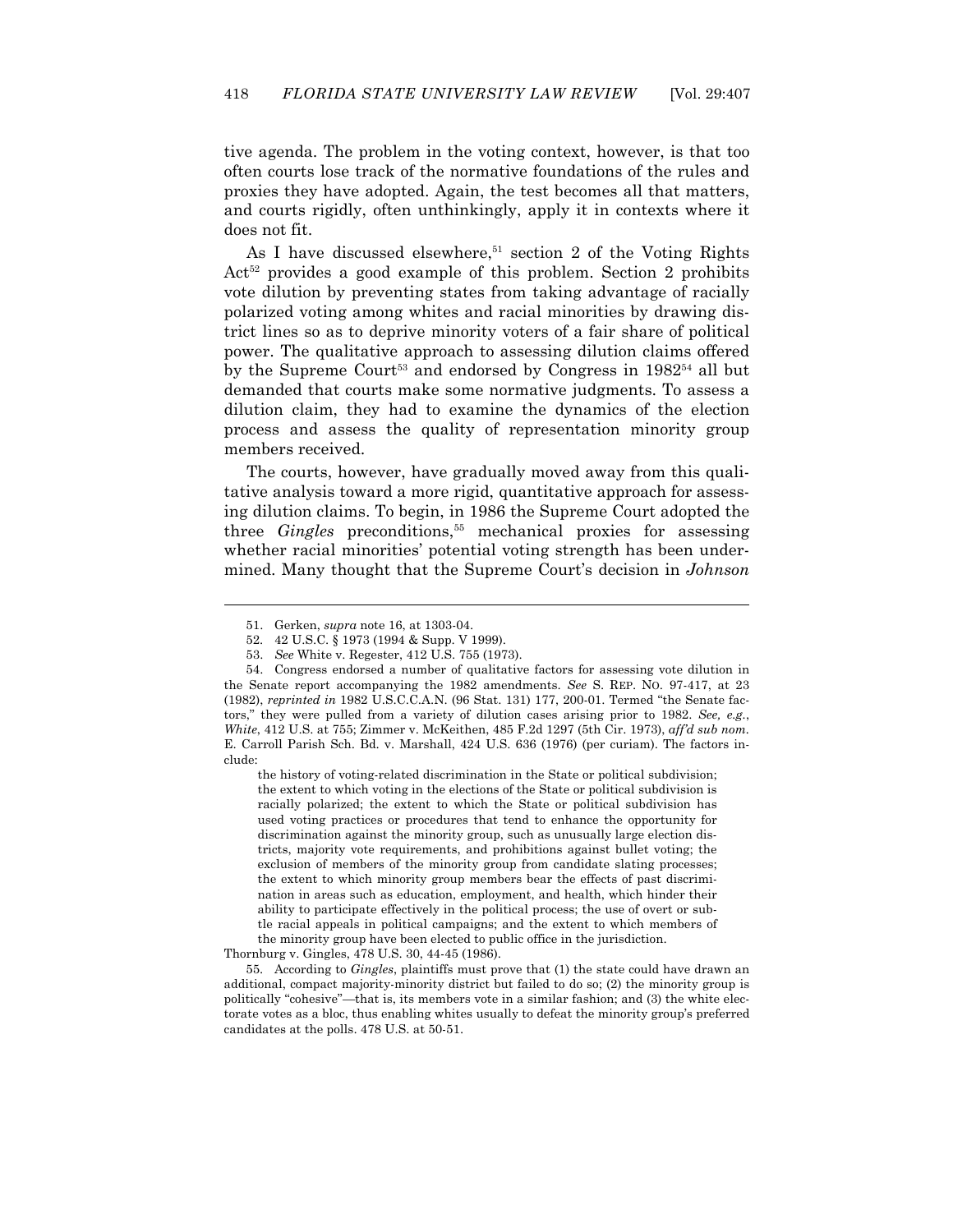*v. DeGrandy*56 would revive the role of qualitative, contextual analysis in the dilution context. Although the Court specifically reminded courts to pay attention to the qualitative concerns endorsed by Congress in  $1982$ ,<sup>57</sup> it offered a new standard for evaluating dilution—the proportionality standard—that was equally amenable to unthinking, mechanical implementation. Proportionality requires that members of a racial group have a chance to exercise electoral control in a number of districts roughly proportional to their share of the population.<sup>58</sup> It is an easily applied mathematical standard that requires a court to count the number of districts group members are capable of controlling on election day.59 Courts have quickly seized upon proportionality as the preeminent measure of vote dilution $60$  and often apply it in a rigid way. In *Barnett v. City of Chicago*, 61 for example, the Seventh Circuit assumed that section 2 demanded precise mathematical equality for all racial groups and hinted that proportionality may even serve as a ceiling upon the number of majority-minority districts a locality can create.62

 As the *Gingles* test and *DeGrandy*'s proportionality test take on a momentum of their own, as these numerical proxies become equated with democratic equality rather than measures of it, we can discern the potential costs to this approach. To begin, in adjudicating section 2 cases, courts may end up neglecting other important aspects of our democracy. For example, if all that matters is proportionality, courts will think that dilution claims deal solely with what happens on election day.63 They will thus ignore other important aspects of the de-

 $\overline{a}$ 

59. *Id*. at 1013-14 (announcing the proportionality standard).

 60. *See, e.g.*, African Am. Voting Rights Legal Def. Fund, Inc. v. Villa, 54 F.3d 1345, 1356 (8th Cir. 1995); Rural W. Tenn. African-Am. Affairs Council v. McWherter, 877 F. Supp. 1096, 1100-03 (W.D. Tenn. 1995), *aff'd sub nom.* Rural W. Tenn. African-Am. Affairs Council v. Sundquist, 516 U.S. 801 (1995).

 <sup>56. 512</sup> U.S. 997 (1994).

 <sup>57.</sup> *Id.* at 1011-12.

 <sup>58.</sup> It is worth emphasizing that the proportionality standard does not suggest that only African Americans can represent African Americans and only Latinos can represent Latinos, nor does it guarantee a win to minority voters whether or not they show up to vote. To the contrary, in *DeGrandy*, the Court explicitly rejected the view that courts should look to election outcomes, specifically, how many minority legislators are elected in a district, in order to assess whether the districting scheme is "fair." *Id.* at 1014 n.11. The Court was unwilling to assume that racial minorities can be represented only by other racial minorities, and it similarly refused to grant racial minorities a guaranteed right to electoral success. *Id.* Thus, *DeGrandy* held that fairness should be measured against the *potential* voting power of a minority group, that is, whether group members are capable of electing a candidate of choice (whatever the race of that candidate) *if they choose to do so*. In the words of the Court, "the ultimate right of  $\S 2$  is equality of opportunity, not a guarantee of electoral success for minority-preferred candidates of whatever race." *Id.* 

 <sup>61. 141</sup> F.3d 699 (7th Cir. 1998).

 <sup>62.</sup> *Id.* at 703-05.

 <sup>63.</sup> *See* Kathryn Abrams, *Relationships of Representation in Voting Rights Act Jurisprudence*, 71 TEX. L. REV. 1409, 1415 (1993); *see also* Kathryn Abrams, "*Raising Politics Up": Minority Political Participation and Section 2 of the Voting Rights Act*, 63 N.Y.U. L.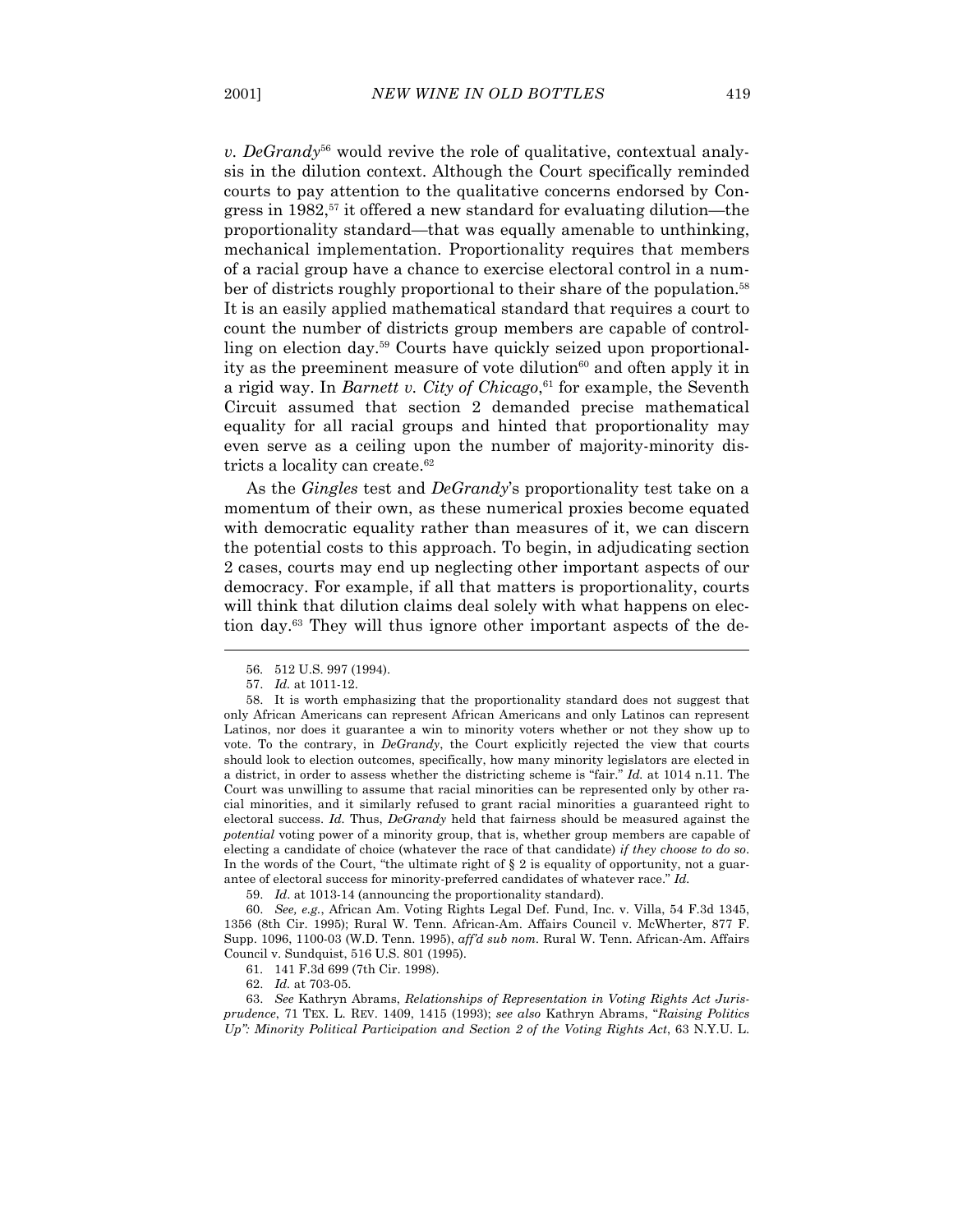mocratic process (for example, the amount of political power minority groups enjoy once they have elected a candidate of choice to the legislature or the quality of representation they receive).<sup>64</sup> Courts will also be far less open to other types of voting concerns, for example, influence-district claims<sup>65</sup> or other models of representation.<sup>66</sup> After all, the proportionality standard, standing alone, offers no means for assessing whether the interests of racial minorities are better served by majority-minority districts that concentrate their voting power or districting plans that spread their influence across many districts but do not grant them political independence in any single district. *That* judgment necessarily requires a normative theory for identifying what constitutes the interest of a racial minority and a theory of representation.<sup>67</sup> Further, courts may apply rough proxies and mechanical tests even when the normative theory behind those rules would counsel a different result.<sup>68</sup>

The question is whether *Bush v. Gore* will continue this trend.<sup>69</sup> Initially, for the reasons Hasen provides in his analysis of the costs of extending *Bush v. Gore*, I had thought that the Court would never pursue this line of reasoning because it would involve significant intrusion upon state decisionmakers carrying out traditional state duties. Now I am not so sure.70 It may be that judicial intrusion into

 64. *See, e.g.*, Presley v. Etowah County Comm'n, 502 U.S. 491, 510 (1992) (rejecting third-generation governance claim regarding the allocation of political power within local governing body).

 65. *See, e.g.*, Voinovich v. Quilter, 507 U.S. 146, 158 (1993) (rejecting influence-district claim).

 66. *See, e.g.*, Cousin v. Sundquist, 145 F.3d 818, 822 (6th Cir. 1998) (declining to adopt a cumulative voting scheme as remedy for vote dilution).

67. Gerken, *supra* note 16, at 1312-13.

 $\overline{a}$ 

 68. The same problems seem to plague the Court's jurisprudence under section 5, where the retrogression standard has been applied in a similarly rigid fashion. *See, e.g.*, Reno v. Bossier Parish Sch. Bd., 528 U.S. 320 (2000); Reno v. Bossier Parish Sch. Bd., 520 U.S. 471 (1997).

 69. To be fair, I suppose that if *Bush v. Gore* is indeed intended as a prophylactic rule guarding against intentional discrimination, there is a stronger reason for the bright-line rule to be given such prominence. A prophylactic rule remains a means to an end (deterring discrimination), but it cannot function effectively as such if judges constantly return to its normative underpinnings and engage in a case-by-case contextual analysis to root out discrimination; they must apply the rule in something akin to the unthinking fashion I have criticized above.

 70. My confidence has been undermined in part because of the questions both pieces raised about whether the Court is serious about federalism issues in this context. If *Shaw*

REV. 449, 455-56 (1988); Pamela S. Karlan, *Maps and Misreadings: The Role of Geographic Compactness in Racial Vote Dilution Litigation*, 24 HARV. C.R.-C.L. L. REV. 173, 186-87, 198 (1989); Judith Reed, *Sense and Nonsense: Standing in the Racial Districting Cases as a Window on the Supreme Court's View of the Right to Vote*, 4 MICH. J. RACE & L. 389, 441, 450 (1999). Pamela Karlan has argued that the Supreme Court has adopted an unduly narrow definition of equality in the *Shaw* case as well, focusing on the "claims of individual voters to the exclusion of claims about race-conscious districting's contributions to the achievement of effective political equality for minority communities." Karlan, *Nothing Personal*, *supra* note 6, at 1364.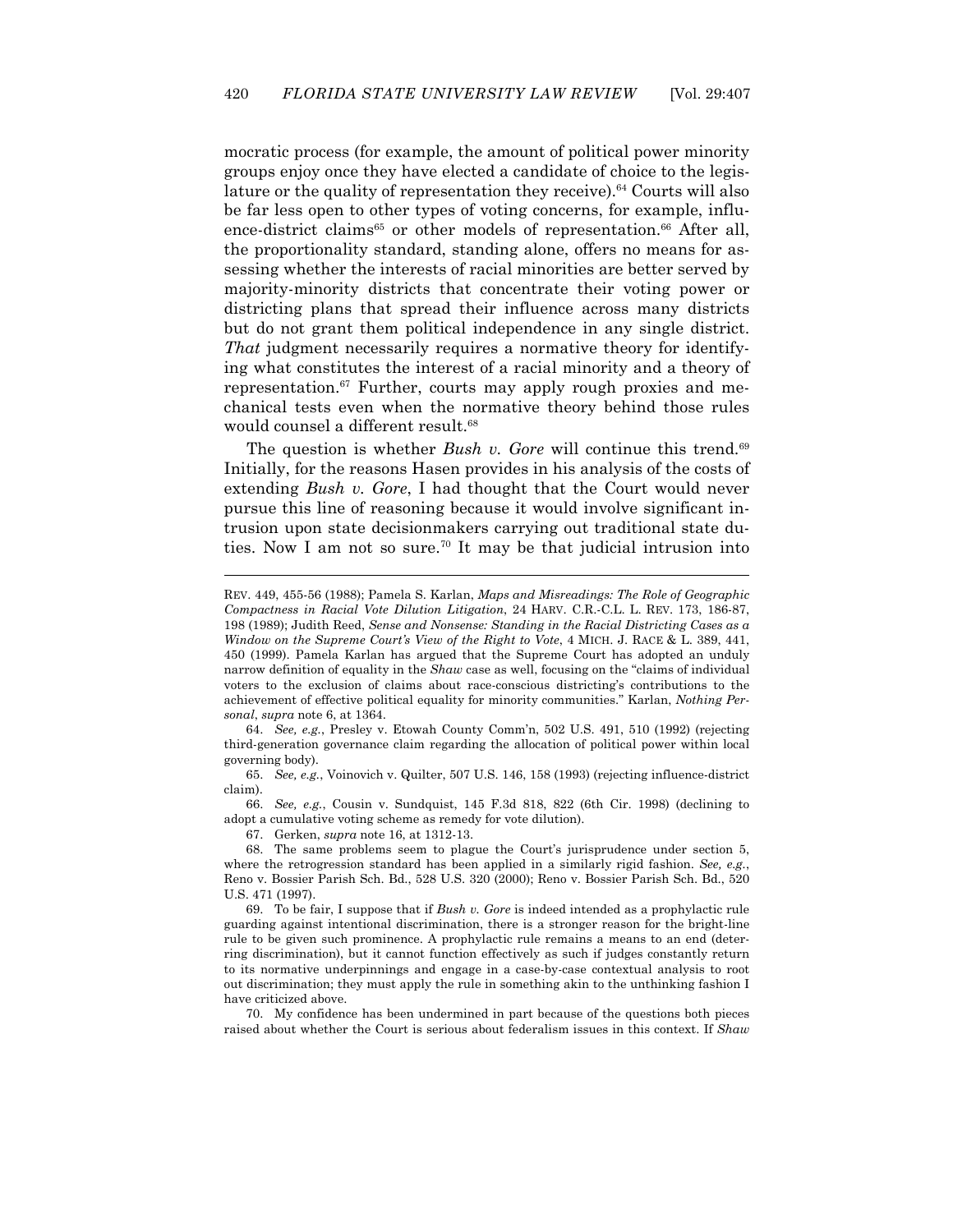state affairs is less likely to deter the Court than the absence of easily applied mechanical standards. After all, the latter allow the Court to *think* it is avoiding, often incorrectly, assessments about individual substantive preferences or broad structural judgments about representation and the democratic process. Thus, it may be that the Court was willing to restructure virtually every state redistricting scheme on equal protection grounds precisely because the one person, one vote cases were eventually reduced to what Justice Stewart termed "sixth-grade arithmetic."71 We may find in the future that courts are more willing to strike down state redistricting plans if section 2 liability becomes nothing more than a mechanical application of *Gingles* and a rigid adherence to proportionality.

 If this hypothesis proves accurate, then the *Bush v. Gore* injury is just the kind of claim that the Court is likely to develop. The injury is easy to quantify, and it does not appear (at least superficially) to require endorsement of a particular theory of democracy or representation. Absolute equality among counting mechanisms will become an end unto itself, and we will never have a theory explaining why this type of democratic equality matters, save a few Kennedyesque phrases about equal treatment.

 That is also why I think that Hasen's cautious hope that *Bush v. Gore* might lead to development of new principles in the context of campaign finance and vote aggregation rules is misplaced.72 For the Court to venture down *that* road, it would have to adopt a thicker normative theory about representation and the democratic process, and this Court seems to lack the judicial imagination to do so.

# *4. The Court's Failure to Come to Grips With the Normative Stakes of the Questions Before It*

 This leads me to my fourth and final concern about the Court's agnosticism regarding democratic theory: the Court should not avoid these inquiries. The reasons for this trend are easy to explain and sympathize with—these questions are hard. For example, qualitative assessments of dilution claims would require courts to make judgments about the interests of minority voters, the quality of representation they receive, and the allocation of political power among groups. The one-person, one-vote cases demand an assessment of what constitutes effective representation and how to balance the dictates of majoritarianism against the interests of distinct minorities. It is understandable that judges prefer to latch on to a mechanical

and the one-person, one-vote cases provide any indication of this Court's proclivities, the level of intrusion is unlikely to bother the Court.

 <sup>71.</sup> Lucas v. Forty-Fourth Gen. Assembly of Colo., 377 U.S. 713, 750 (1964).

 <sup>72.</sup> Hasen, *supra* note 2, 402-05.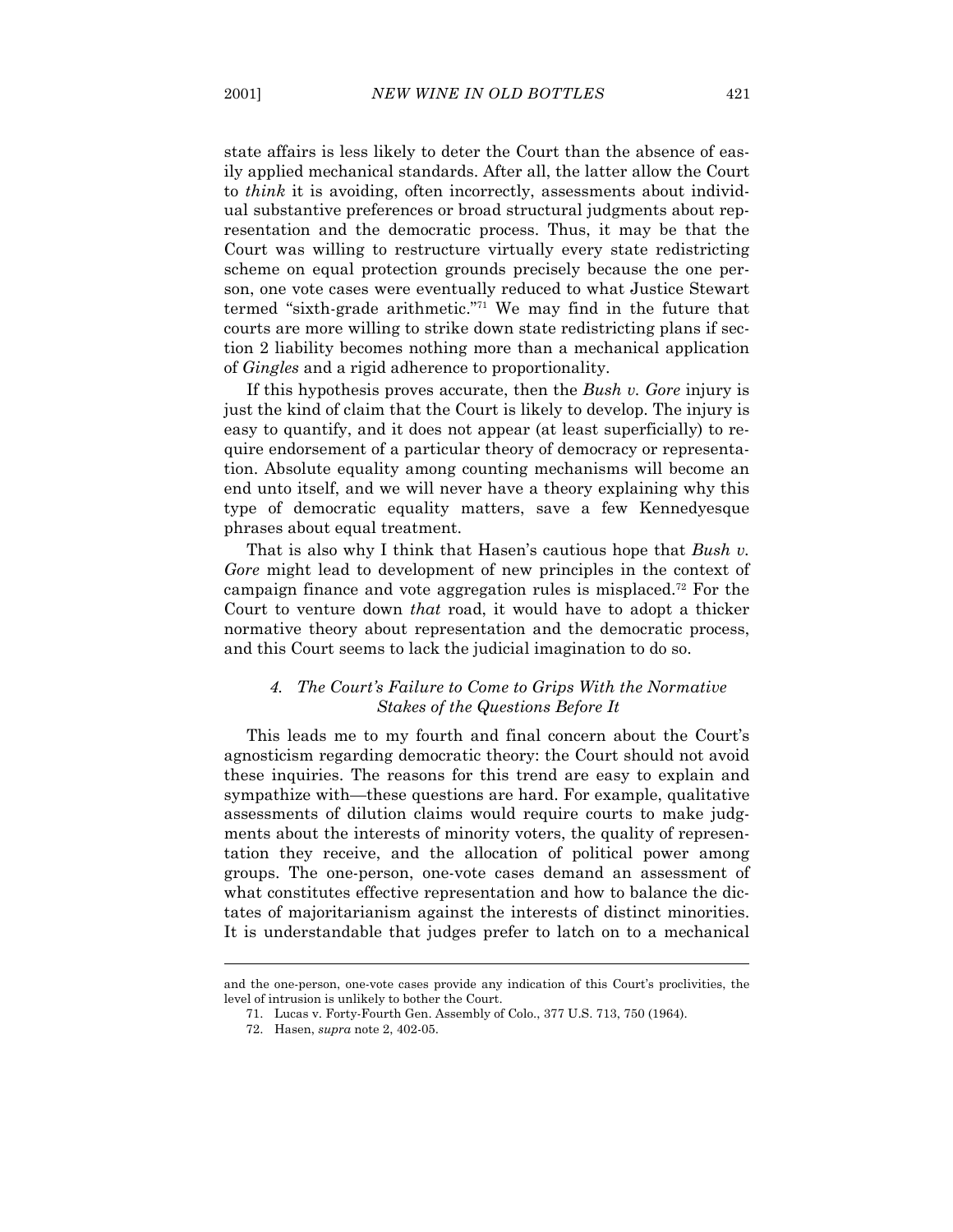proxy or a thinly defined injury and thereby avoid, or more accurately, *think* they are avoiding, these difficult judgments.<sup>73</sup>

 We know, however, that the Court is necessarily making such judgments and it should therefore face them squarely in doing so. Consider, for example, *Hunt v. Cromartie*, 74 the Court's latest iteration of *Shaw*. In the early days of the *Shaw* doctrine, *Shaw* was all norms and no empirics.<sup>75</sup> The doctrine centered upon a normative assessment of the role race should play in politics, which led to a spirited debate among the Justices that filled hundreds of pages in the *U.S. Reports*.

 It is striking how easily the Court was able to set aside those normative debates in *Cromartie*. Both the majority and the dissent are formal and mechanical. Each takes an agreed-upon set of facts, applies the same standard, and reaches different conclusions.76 And both opinions are bereft of any sense of the broader issues at stake. They debate whether registration rates accurately reflect political affiliation, whether a given precinct contained more Democrats than African Americans, and whether particular legislative statements signaled a racial motive.<sup>77</sup> But the two opinions do not wrestle with the normative questions embedded in the controversy. This is the jurisprudence of the technocrat: mechanical, seemingly neutral adjudication that conceals, but does not eliminate, the normative theories that necessarily undergird the decision.

 The same may prove true of *Bush v. Gore*. The Court seems to be vindicating a principle of equality, but it is equality of an extraordinarily narrow sort. In mandating the equal treatment of ballots that appear identical, the Court simply ignores the deep, systemic inequalities that plague our democratic process. For example, as Spencer Overton discusses in this symposium, the poor and racial minorities in Florida may have been less likely to have their ballots counted under *any* recount standard due to disparities in electoral resources;78 thus, as Larry Tribe has noted, straining ballots "through a uniformly metered sieve will [still] yield an unequal stream of results."79 The Court's failure to wrestle with these questions—what does equality mean, and how far should we go to attain

 <sup>73.</sup> For a more in-depth analysis of the reasons behind the Court's agnosticism, see Gerken, *supra* note 5 (manuscript at 25-52).

 <sup>74. 121</sup> S. Ct. 1452 (2001).

 <sup>75.</sup> *See* Gerken, *supra* note 16, at 1317-18.

 <sup>76.</sup> *Cromartie*, 121 S. Ct. at 1466, 1475.

 <sup>77.</sup> *Id.* at 1459-65, 1474-75.

 <sup>78.</sup> Spencer Overton, *A Place at the Table:* Bush v. Gore *Through the Lens of Race*, 29 FLA. ST. U. L. REV. 469, 469-71 (2001). Recently released studies by various media consortia reveal that this issue is more complex than previously suspected. *See, e.g.,* Ford Fessenden & John Broder, *Examining the Vote*, N.Y. TIMES, Nov. 12, 2001, at A1.

 <sup>79.</sup> Tribe, *supra* note 16, at 256.